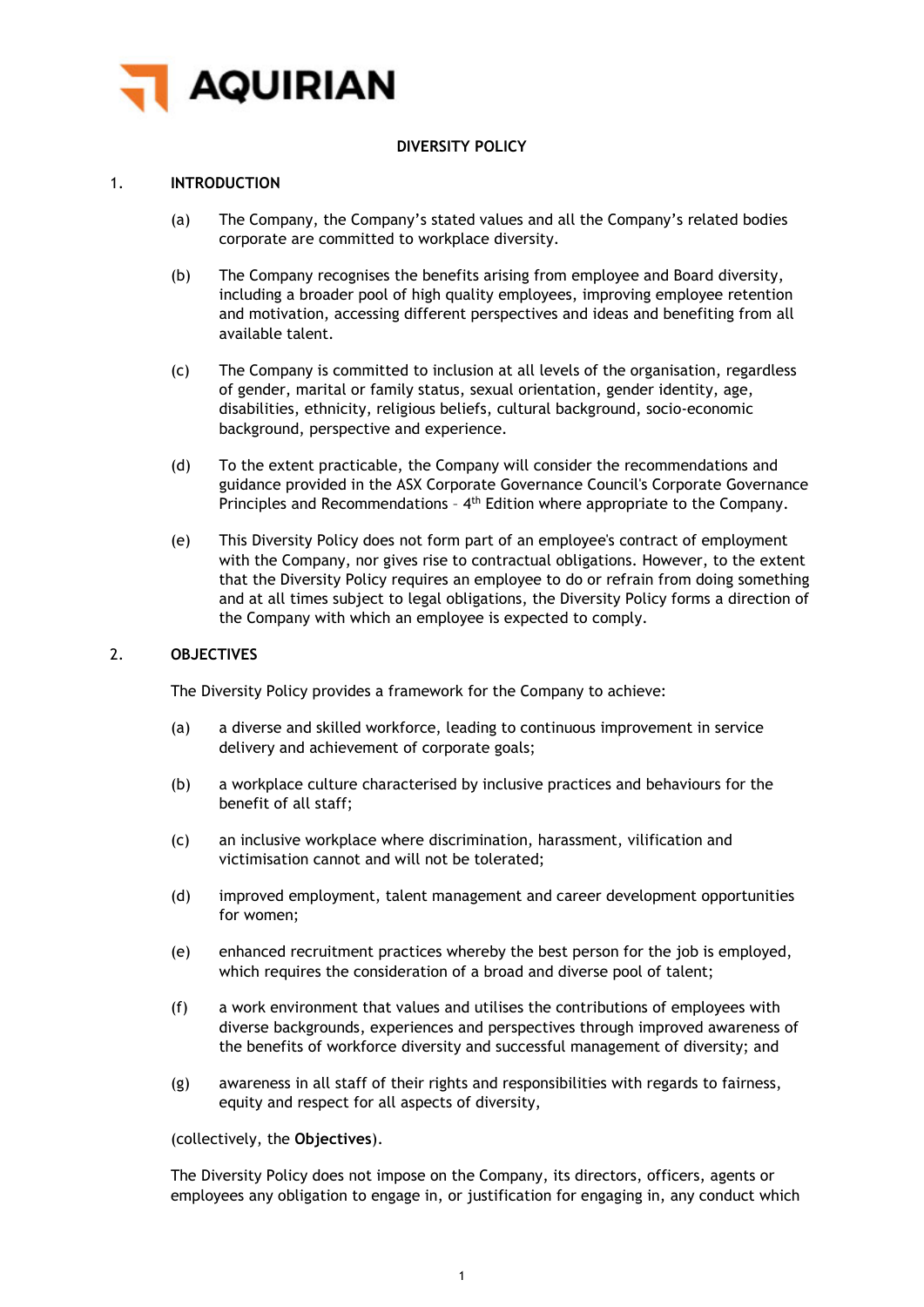

is illegal or contrary to any anti-discrimination or equal employment opportunity legislation or laws in any State or Territory of Australia or of any foreign jurisdiction.

## 3. **RESPONSIBILITIES**

### 3.1 **The Board's commitment**

- (a) The Board is committed to workplace diversity and supports representation of women at the senior level of the Company and on the Board where appropriate.
- (b) The Board maintains oversight and responsibility for the Company's continual monitoring of its diversity practices and development of strategies to meet the Objectives.
- (c) The Board is responsible for developing measurable objectives and strategies to meet the objectives of the Diversity Policy (**Measurable Objectives**) and monitoring the progress of the Measurable Objectives through the monitoring, evaluation and reporting mechanisms listed below. The Board shall annually assess any Measurable Objectives (if any), and the Company's progress towards achieving them.
- (d) The Board may also set Measurable Objectives for achieving gender diversity and monitor their achievement.
- (e) The Board will consider conducting all Board appointment processes in a manner that promotes gender diversity, including establishing a structured approach for identifying a pool of candidates, using external experts where necessary.

#### 3.2 **Strategies**

The Company's diversity strategies may include:

- (a) recruiting from a diverse pool of candidates for all positions, including senior management and the Board;
- (b) reviewing succession plans to ensure an appropriate focus on diversity;
- (c) identifying specific factors to take account of in recruitment and selection processes to encourage diversity;
- (d) developing programs to develop a broader pool of skilled and experienced senior management and Board candidates, including, workplace development programs, mentoring programs and targeted training and development;
- (e) developing a culture which takes account of domestic responsibilities of employees; and
- (f) any other strategies the Board develops from time to time.

## 4. **MONITORING AND EVALUATION**

- (a) The Chairman of the Board will monitor the scope and currency of this policy.
- (b) The Company is responsible for implementing, monitoring and reporting on the Measurable Objectives.
- (c) Measurable Objectives as set by the Board, may be included in the annual key performance indicators for the Chief Executive Officer/Managing Director and senior executives.